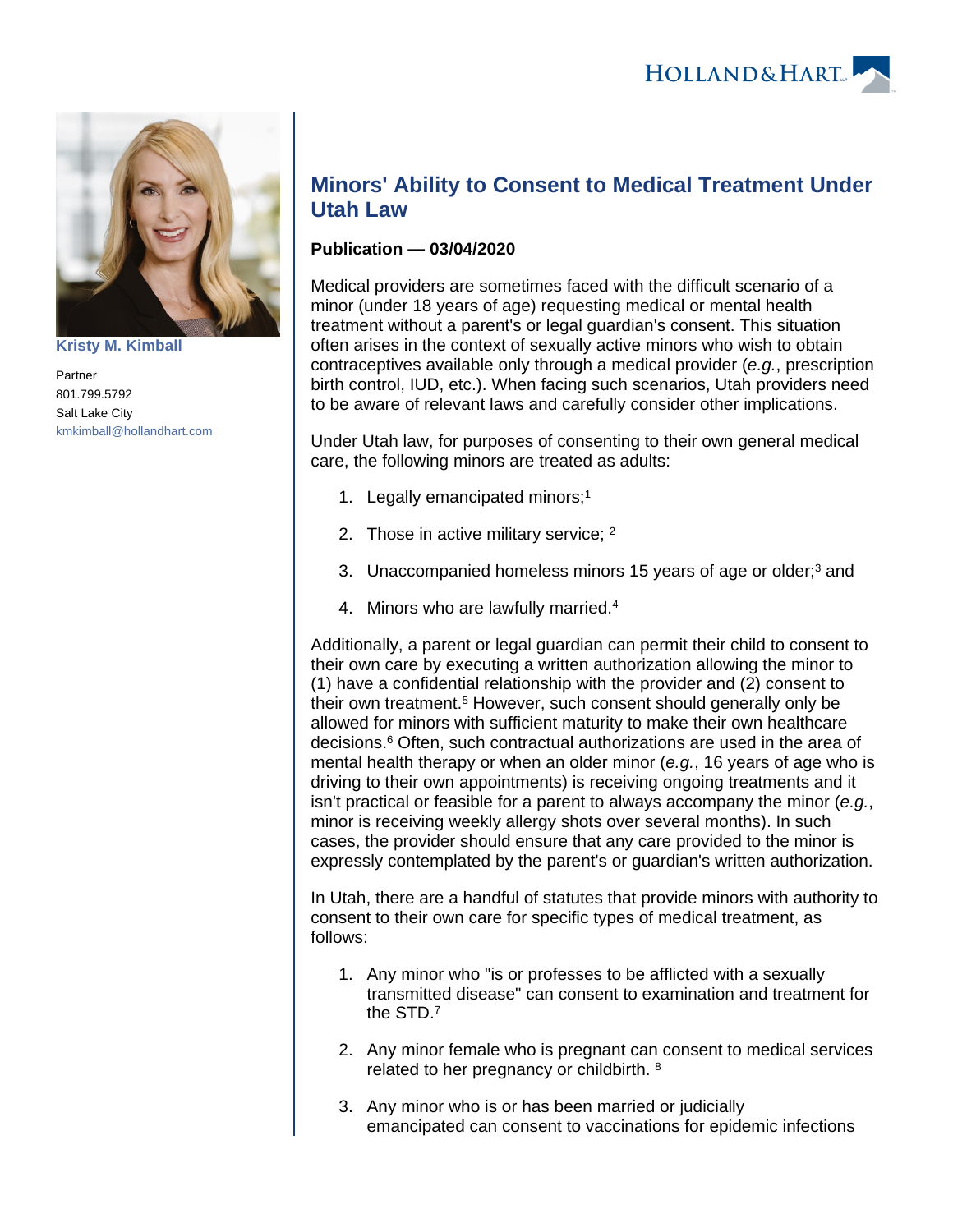

and communicable diseases, and for examinations and vaccinations required to attend school.<sup>9</sup>

4. Any minor parent who has custody of a minor child or any minor who is pregnant may consent to vaccinations for epidemic infections and communicable diseases; for examinations and vaccinations required to attend school; and for the human papillomavirus (HPV) vaccine, provided the minor also represents to the provider that they are "abandoned," as that term is defined in U.C.A. § 76-5-109.<sup>10</sup>

Outside of the above-specified exceptions, Utah law is silent about a minor's ability to consent to other treatment types, including those related to contraception or family planning. And, while there is still a law in Utah's code which makes it a crime to provide contraceptives to a minor without notifying the minor's parent or quardian, $11$  this law has been ruled unconstitutional and is unenforceable.<sup>12</sup>

Nevertheless, under federal law, minors may receive family planning services from Title  $X^{13}$  grantees, which includes Medicaid, without parental consent or notification.<sup>14</sup> Such services may include patient education and counseling concerning family planning, contraceptive supplies and education, basic infertility services, pregnancy diagnosis and counseling, cervical and breast cancer screening, sexually transmitted disease and HIV prevention education, testing and referral, but not abortion.<sup>15</sup> Thus, for family planning services provided at a Utah Title X clinic or paid for via Medicaid, no parental consent or notification is required for a minor to receive family planning services.<sup>16</sup>

Another consideration for Utah providers arises if they are the recipients of state funds. While not enforceable against Title X and the Medicaid program, Utah Code Ann. § 76-7-322 states that "[n]o funds of the state or its political subdivisions shall be used to provide contraceptive or abortion services to an unmarried minor without the prior written consent of the minor's parent or guardian." The courts have ruled that Utah can prohibit its own funds (if not comingled with federal funds) from being used for contraception services without parental consent.<sup>17</sup> Therefore, a wholly state-funded program could impose the parental consent restriction. Accordingly, if a provider or her/his employer receives any state-only funding, the provider should be extremely cautious about providing contraception without parental consent (unless the minor is a Medicaid recipient or the services are provided at a Title X clinic).

In many states, specific statutes allow minors to consent to their own care if they have sufficient maturity and understanding to appreciate the consequences of their healthcare decisions. This "mature minor" doctrine is premised on the fundamental right of mentally competent persons to make their own healthcare decisions and the recognition that a person's eighteenth birthday is a relatively arbitrary date on which to base a person's competency. The United States Supreme Court has recognized that, at some point, the constitutional right of privacy allows minors with sufficient maturity to make their own healthcare decisions, especially in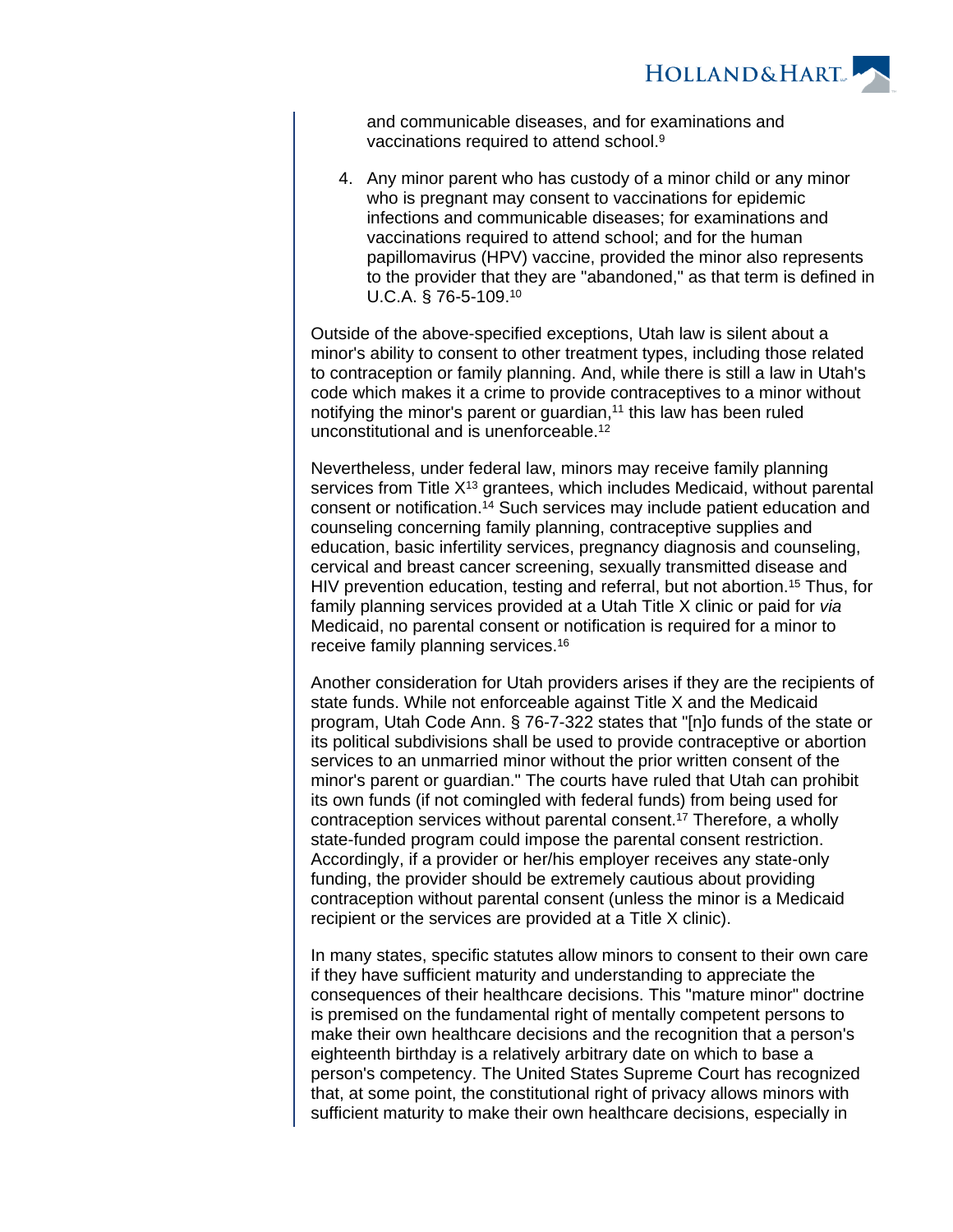

matters involving reproductive rights.<sup>18</sup>

Utah has not explicitly adopted the mature minor doctrine, either by statute or case law, and thus, at present, it cannot be relied upon by Utah providers. However, it is worth Utah physicians considering this doctrine as a helpful tool when considering the risks associated with treatment of a minor patient for contraception without parental involvement.

Finally, a provider's decision to allow minors to consent to their own healthcare may have unanticipated consequences related to maintaining the confidentiality of the minor's medical records related to such care. For example, under HIPAA, if a practitioner determines that the minor may consent to their own healthcare, the parents or guardians are no longer the personal representatives for purposes of HIPAA.<sup>19</sup> Consequently, HIPAA limits the ability of practitioners to disclose information to parents or guardians without first obtaining the minor's authorization.<sup>20</sup> Although HIPAA generally allows the practitioner to use or disclose protected health information for payment purposes without the patient's authorization, such uses or disclosures must be limited to the minimum necessary.<sup>21</sup> Therefore, HIPAA requires that practitioners carefully limit how and what information they disclose to parents or guardians in such cases.

Confidentiality also will be hard to ensure in situations where a parent's or guardian's health insurance is billed for the minor's treatment. It may be advisable to inform the minor that if the services are billed through the parent's or guardian's insurance, the parents will have access to information regarding the services through the explanation of benefits that is sent to the insured and through other inquiry the insured may make directly to the insurance company. Thus, even where the provider doesn't disclose information to the parents or guardians, such information may be disclosed through the insurance provider.

## **Conclusion**

In most cases, it is advisable for practitioners to require parental consent before treating minors. However, where a provider chooses to rely on the minor's consent, practitioners should (i) ensure they have a statutorily or a court-approved basis for doing so; (ii) document the facts that justify the exception; and (iii) consider the unintended effects of their decision, including the increased limits on their ability to communicate with or collect from the patient, parents, and guardians.

For questions regarding this update, please contact: Kristy M. Kimball, Esq. Holland & Hart, 222 S. Main Street, Suite 2200, Salt Lake City, UT 84101 Email: [kmkimball@hollandhart.com](mailto:kmkimball@hollandhart.com) Phone: (801) 799-5792

This publication is designed to provide general information on pertinent legal topics. The statements made are provided for educational purposes only. They do not constitute legal or financial advice nor do they necessarily reflect the views of Holland & Hart LLP or any of its attorneys other than the author. This publication is not intended to create an attorney-client relationship between you and Holland & Hart LLP.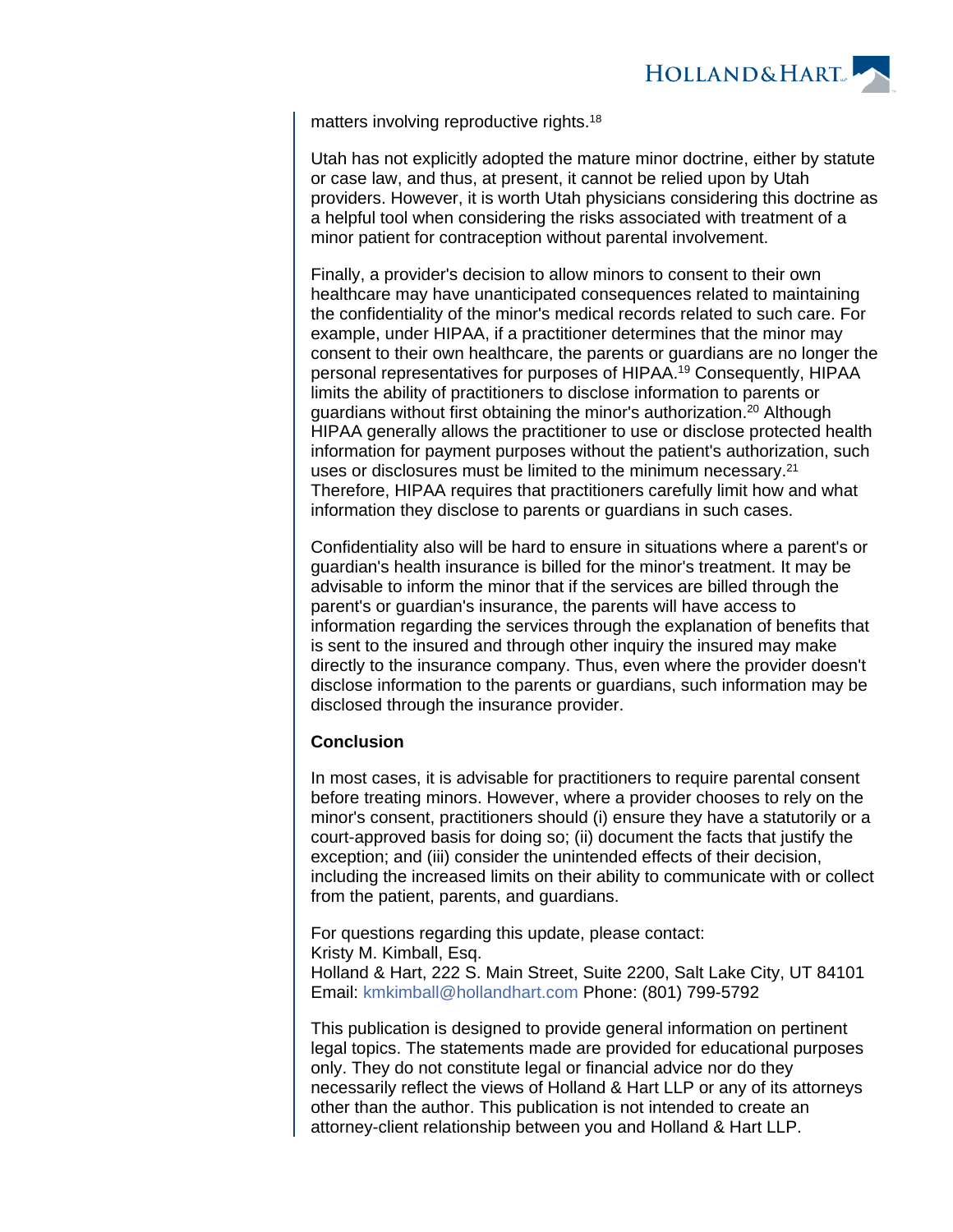**HOLLAND&HART** 

Substantive changes in the law subsequent to the date of this publication might affect the analysis or commentary. Similarly, the analysis may differ depending on the jurisdiction or circumstances. If you have specific questions as to the application of the law to your activities, you should seek the advice of your legal counsel.

<sup>1</sup>U.C.A. §§ 78A-6-805(1)(f), 78B-3-406(6)(i).

<sup>2</sup>See U.C.A. 78B-12-102, 78B-12-219.

 $3U.C.A.$  § 78B-3-406(6)(k).

<sup>4</sup>U.CA. § 78B-3-406(6)(j).

5 In such situations, HIPAA allows the minor to control who can access their medical records for such care. 45 CFR  $\S$  164.502(g)(3)(i)(C).

<sup>6</sup>See AMA Ethics Opinion 5.055, available at h[ttps://journalofethics.ama](ttps://journalofethics.ama-assn.org/article/ama-code-medical-ethics-opinion-adolescent-care/2014-11)[assn.org/article/ama-code-medical-ethics-opinion-adolescent-care/2014-](ttps://journalofethics.ama-assn.org/article/ama-code-medical-ethics-opinion-adolescent-care/2014-11) [11](ttps://journalofethics.ama-assn.org/article/ama-code-medical-ethics-opinion-adolescent-care/2014-11).

<sup>7</sup>U.C.A. § 26-6-18(1).

 ${}^{8}U.C.A.$  §§ 78B-3-406(6)(f), 26-10-9(1)(b)(iv).

<sup>9</sup>U.C.A. § 26-10-9(1) to (2). The parent/legal guardian is not responsible for payment for these services unless the parent/legal guardian consented to the services. U.C.A. § 26-10-9(6).

 $10$ Id.

<sup>11</sup>U.C.A. § 76-7-325.

<sup>12</sup>The Court in Planned Parenthood Ass'n of Utah v. Matheson held that the right to privacy extends to minors and that "decisions whether to accomplish or to prevent conception are among the most private and sensitive." 582 F. Supp. 1001, 1009 (D. Utah 1983) (quoting Carey v. Population Services Int'l, 431 U.S. 678, 685 (1977)).

<sup>13</sup>The Title X Family Planning program is authorized by Title X of the Public Health Service Act and is administered by the U.S. Department of Health and Human Services' Office of Population Affairs. Title X Family Planning clinics receive funding from the Title X Family Planning Program to provide individuals with comprehensive family planning and preventative health services. A list of all clinics receiving Title X funds can be found online at [https://www.hhs.gov/opa/sites/default/files/Title-X-Family-Planning-](https://www.hhs.gov/opa/sites/default/files/Title-X-Family-Planning-Directory-June2019.pdf)[Directory-June2019.pdf](https://www.hhs.gov/opa/sites/default/files/Title-X-Family-Planning-Directory-June2019.pdf). At present, Planned Parenthood locations (8 throughout the state) are the only Title X clinics located in the state of

Utah. <sup>14</sup>42 U.S.C. § 300 et seq., 42 C.F.R § 59.5. According to the federal Office

of Population Affairs, Title X program staff may not notify parents or guardians before or after the minor has requested or received Title X family planning services. 42 C.F.R § 59.11; Clarification regarding Title X Family Planning Project Requirements, OPA Program Policy Notice 2014- 01 (June 5, 2014), available at

[https://www.hhs.gov/opa/sites/default/files/ppn2014-01-001.](https://www.hhs.gov/opa/sites/default/files/ppn2014-01-001)pdf. <sup>15</sup>42 C.F.R § 59.5(a).

<sup>16</sup>While Utah has imposed payment restrictions on Medicaid providers, requiring parental/guardian consent prior to the provision of contraception for Medicaid recipients, such action was enjoined by the courts and ruled to violate federal law. See Planned Parenthood Ass'n of Utah v. Dandoy, 810 F.2d 984 (10th Cir. 1987); Matheson, 582 F.Supp. 1001; T.H. v.